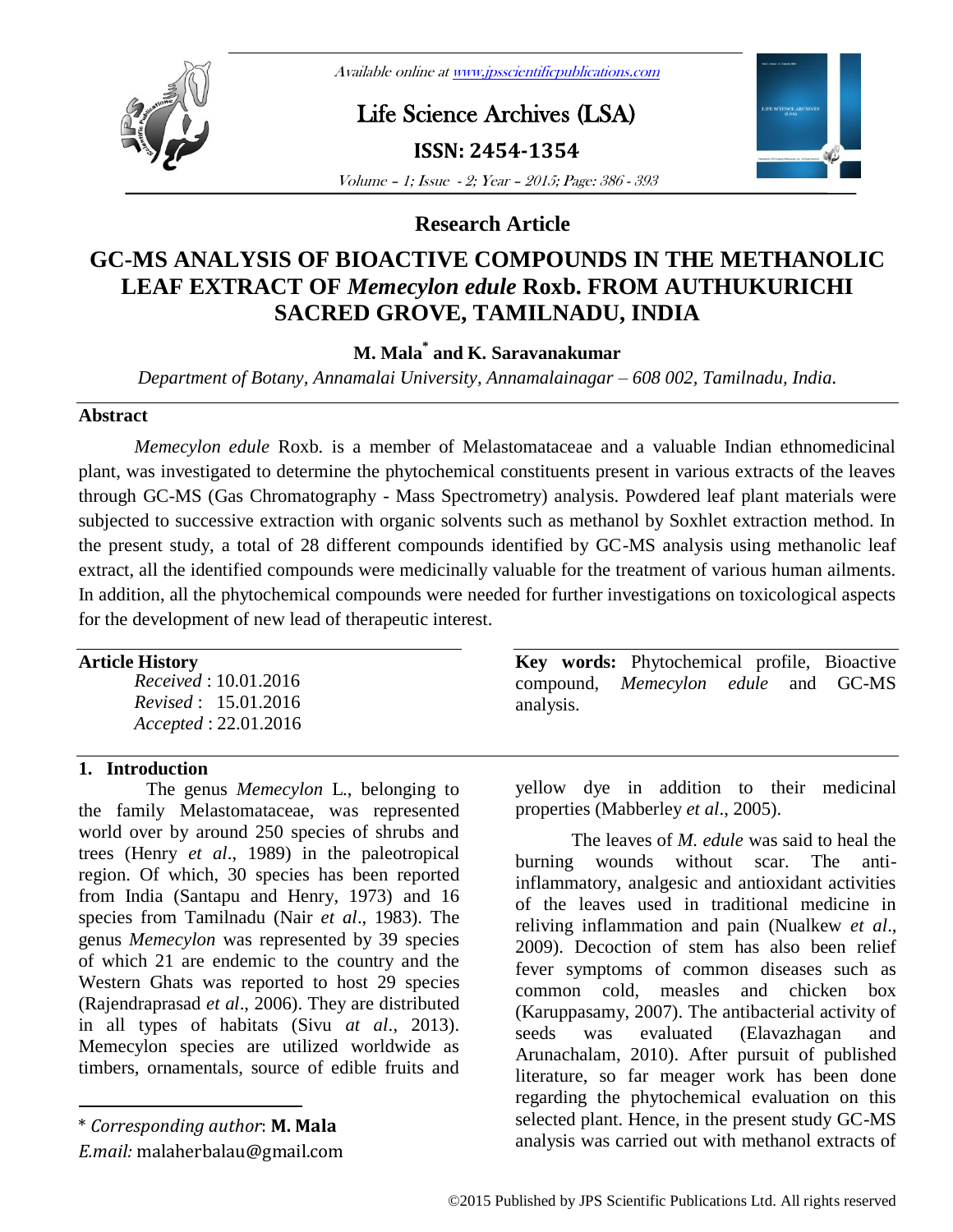the leaves of *Memecylon edule* to examine the chemical constituents present in it.

#### **2. Materials and methods**

## **Collection of plant materials and preparation of the extract**

The fresh leaves of *Memecylon edule* were collected from the sacred grove of Silambur (Lat, 11.35 ºN; Long, 79.31ºE), Ariyalur District, Tamil Nadu, India. The specimen was botanically identified and confirmed by Rapinat Herbarium, St. Joseph's College, Tiruchirappalli. The preserved plant specimens were submitted to the Department of Botany, Annamalai University, Annamalainagar, Tamilnadu for further reference. The leaves were chopped into small pieces, shadedried and coarsely powdered by using a pulverizor. The powdered leaf was then subjected to successive extraction with organic solvents such as hexane chloroform and ethanol by Soxhlet method (Catherine *et al*., 1997). The extracts were then collected and distilled off on a water bath at atmospheric pressure and the last trace of the solvents was removed in vacuum and stored at 4 ˚C. They were used for GC-MS analysis.

## **Gas chromatography- mass spectrometry (GC-MS) analysis**

GC-MS analysis was performed with GC-MS Clarus 500 Perkin Elmer Equipment. Compounds were separated on Elite-5 capillary column (Crossbond 5 % Phenyl 95 % dimethylpolysiloxane) Oven temperature was programmed as follows: isothermal temperature at 60 ºC then increased to 200 ºC at the rate of 10 ºC/min, then increased upto 280 ºC at the rate of 5 ºC/min held for 9 min. Ionization of the sample components was performed in the Electron energy (70 eV). The helium was used as gas carrier (1 ml/min.), and 1.0 μL of sample was injected. The detector was Mass detector Turbomass gold Perkin Elmer. The total running time for GC was 36 min and software Turbomass 5.2.0 was used in this GC-MS study (Manjamalai *et al*., 2010).

## **Identification of compounds**

All the compounds were identified from methanol extracts based on direct comparison of the retention times and their mass spectra with the spectra of known compounds stored in the spectral database, National Institute Standard and technology (NIST) (Version year 2005).

#### **3. Results and Discussion**

The chemical constituents identified by the GC-MS analysis on various extracts of the leaves of *Memecylon edule* were enumerated along with Molecular Formula (MF), Molecular Weight (MW), Retention Time (RT) and Peak area and Peak area (%) was presented in Table - 2. More than seven major compounds were identified in the extracts being 1, 2, 3-Benzenetriol (29.27 %), D-Allose (15.25 %), 2-Furancarboxaldehyde, 5- (hydroxymethyl) - (13.48 %), Hydroquinone (7.31 %), Furfural (5.59 %), n-Hexadecanoic acid (5.16 %) and 1, 2-Butanediol, 1-phenyl - (4.20 %) respectively along with other minor constituents. The identified compounds in the leaf of methanol extract of *Memecylon edule.*

Plants serve as vast source for varied phytoconstituents exhibiting varied pharmacological property. Identifying such potential plants is of significance in medicine. In this connection, in the present study the methanolic leaf extract of *M. edule* was examined. Secondary metabolites have proven to be medicinal in nature. They have various protective and therapeutic effects which prevent diseases and maintain a state of well-being (Oyetayo, 2007).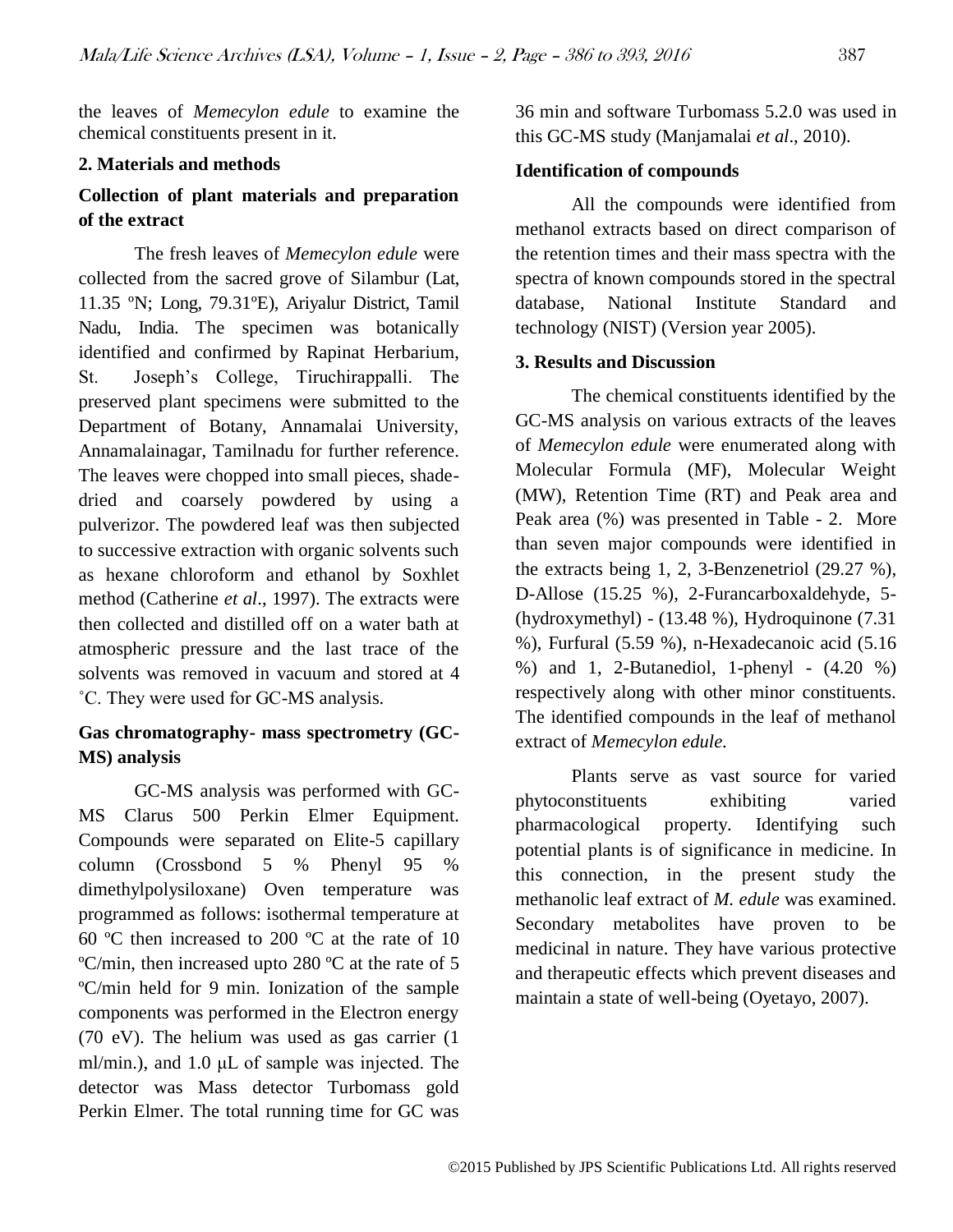| S.No.            | <b>Peak Name</b>                                          | <b>Retention</b> | Peak    | % Peak |
|------------------|-----------------------------------------------------------|------------------|---------|--------|
|                  |                                                           | <b>Time</b>      | Area    | area   |
| 1.               | Name: Furfural                                            |                  |         |        |
|                  | Formula: C5H4O2                                           | 4.05             | 5817848 | 5.5959 |
|                  | <b>MW: 96</b>                                             |                  |         |        |
| 2.               | Name: 2-Cyclopenten-1-one, 2-hydroxy-                     |                  |         |        |
|                  | Formula: C5H <sub>6</sub> O <sub>2</sub>                  | 5.83             | 3422707 | 0.3292 |
|                  | <b>MW</b> : 98                                            |                  |         |        |
| 3.               | Name: 1-Benzoyl-3-amino-4-cyano-3-                        |                  |         |        |
|                  | pyrroline                                                 | 6.26             | 9222706 | 0.8871 |
|                  | Formula: C <sub>12</sub> H <sub>11</sub> N <sub>3</sub> O |                  |         |        |
|                  | MW: 213                                                   |                  |         |        |
| $\overline{4}$ . | Name: 2(3H)-Furanone, 3-acetyldihydro-                    |                  |         |        |
|                  | Formula: C <sub>6</sub> H <sub>8</sub> O <sub>3</sub>     | 6.91             | 2364052 | 0.2274 |
|                  | <b>MW</b> : 128                                           |                  |         |        |
| 5.               | <b>Name:</b> Phentermin-propionyl                         |                  |         |        |
|                  | Formula: C <sub>13</sub> H <sub>19</sub> NO               | 7.11             | 6600468 | 0.6349 |
|                  | <b>MW</b> : 205                                           |                  |         |        |
| 6.               | Name: cis-1,2-Dihydrocatechol                             |                  |         |        |
|                  | Formula: C6H8O2                                           | 7.39             | 4075486 | 0.3920 |
|                  | <b>MW</b> : 112                                           |                  |         |        |
| 7.               | Name: 1,2-Butanediol, 1-phenyl-                           |                  |         |        |
|                  | Formula: C <sub>10</sub> H <sub>14</sub> O <sub>2</sub>   | 7.88             | 4374243 | 4.2074 |
|                  | MW: 166                                                   |                  |         |        |
| 8.               | Name: Hydrouracil, 1-methyl-                              |                  |         |        |
|                  | Formula: C5H8N2O2                                         | 8.58             | 9973383 | 0.9593 |
|                  | <b>MW</b> : 128                                           |                  |         |        |
| 9.               | Name: Methyl 2-furoate                                    |                  |         |        |
|                  | Formula: C <sub>6</sub> H <sub>6</sub> O <sub>3</sub>     | 8.73             | 9219279 | 0.8868 |
|                  | MW: 126                                                   |                  |         |        |
| 10.              | Name: Levoglucosenone                                     |                  |         |        |
|                  | Formula: C <sub>6</sub> H <sub>6</sub> O <sub>3</sub>     | 9.22             | 2350919 | 2.2612 |
|                  | MW: 126                                                   |                  |         |        |
| 11.              | Name: 1-Deoxy-d-altritol                                  |                  |         |        |
|                  | Formula: C <sub>6</sub> H <sub>14</sub> O <sub>5</sub>    | 9.74             | 2329068 | 0.2240 |
|                  | <b>MW</b> : 166                                           |                  |         |        |
| 12.              | Name: 4H-Pyran-4-one, 2,3-dihydro-3,5-                    |                  |         |        |
|                  | dihydroxy-6-methyl-                                       | 10.09            | 2743836 | 2.6392 |
|                  | Formula: C6H8O4                                           |                  |         |        |

**Table - 1: GC-MS analysis of methanolic leaf extract of** *Memecylon edule*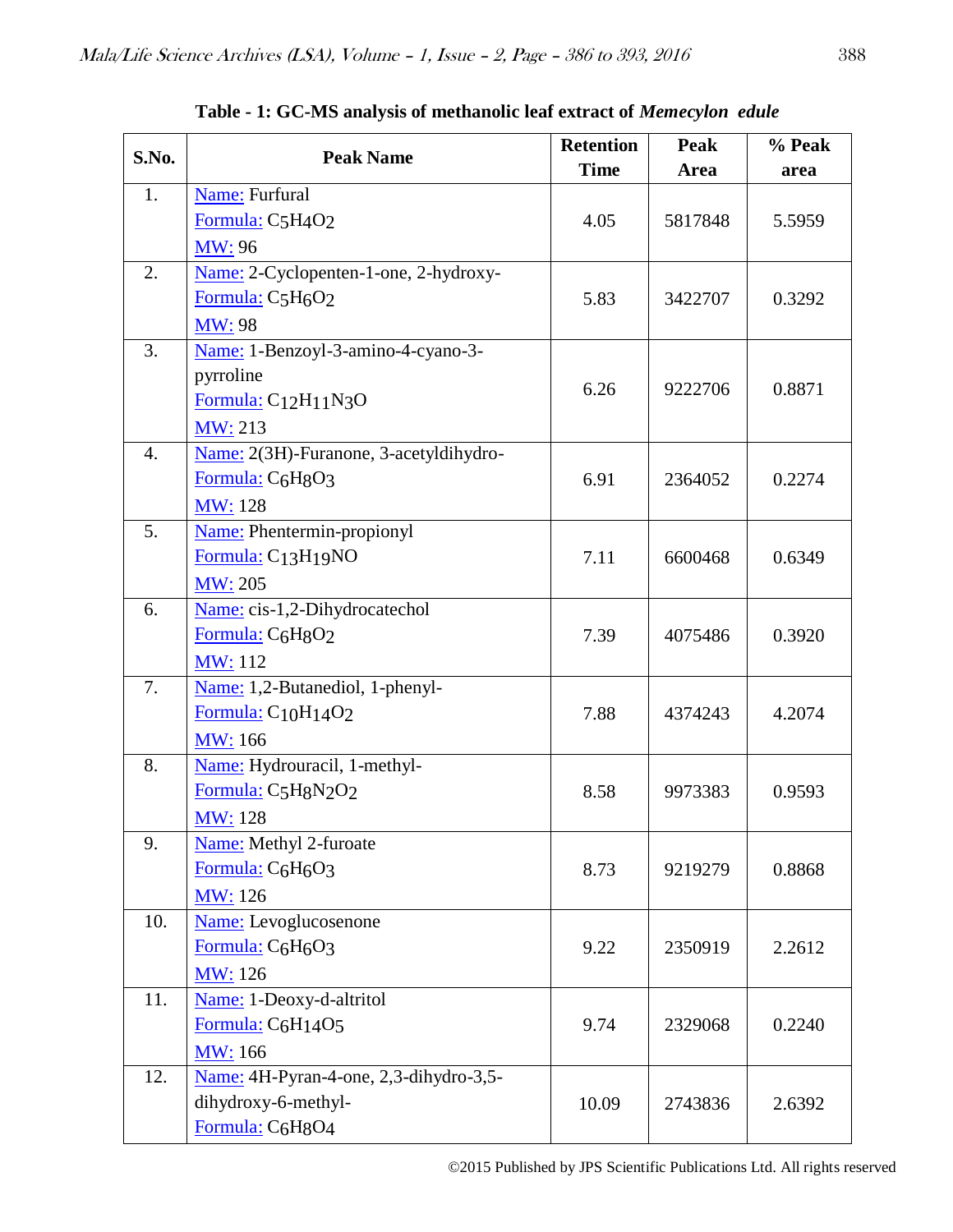| S.No. | <b>Peak Name</b>                                       | <b>Retention</b> | <b>Peak</b> | % Peak  |
|-------|--------------------------------------------------------|------------------|-------------|---------|
|       |                                                        | <b>Time</b>      | Area        | area    |
|       | <b>MW</b> : 144                                        |                  |             |         |
| 13.   | Name: Benzoic acid, 2-hydroxy-, methyl ester           |                  |             |         |
|       | Formula: C8H8O3                                        | 10.58            | 1108930     | 0.1067  |
|       | <b>MW: 152</b>                                         |                  |             |         |
| 14.   | Name: 1,4:3,6-Dianhydro-à-d-glucopyranose              |                  |             |         |
|       | Formula: C6H8O4                                        | 11.52            | 1506170     | 1.4487  |
|       | <b>MW</b> : 144                                        |                  |             |         |
| 15.   | Name: 2-Furancarboxaldehyde, 5-                        |                  |             |         |
|       | (hydroxymethyl)-                                       | 11.94            | 1402348     | 13.4886 |
|       | Formula: C6H6O3                                        |                  |             |         |
|       | <b>MW</b> : 126                                        |                  |             |         |
| 16.   | Name: 2-Methoxy-4-vinylphenol                          |                  |             |         |
|       | Formula: C9H10O2                                       | 12.90            | 3369993     | 0.3241  |
|       | <b>MW</b> : 150                                        |                  |             |         |
| 17.   | Name: Hydroquinone                                     |                  |             |         |
|       | Formula: C6H6O2                                        | 13.82            | 7601206     | 7.3113  |
|       | <b>MW</b> : 110                                        |                  |             |         |
| 18.   | Name: Methyl-à-d-ribofuranoside                        |                  |             |         |
|       | Formula: C <sub>6</sub> H <sub>12</sub> O <sub>5</sub> | 15.15            | 7201470     | 0.6927  |
|       | MW: 164                                                |                  |             |         |
| 19.   | Name: 1,2,3-Benzenetriol                               |                  |             |         |
|       | Formula: C <sub>6</sub> H <sub>6</sub> O <sub>3</sub>  | 15.78            | 3043928     | 29.2782 |
|       | MW: 126                                                |                  |             |         |
| 20.   | Name: 1,3-Cyclohexanediol, 4,6-dimethyl-2-             |                  |             |         |
|       | nitro-, diacetate (ester), (1à,2á,3à,4á,6á)-           | 16.76            | 4121060     | 0.3964  |
|       | Formula: $C_{12}H_{19}NO6$                             |                  |             |         |
|       | <b>MW</b> : 273                                        |                  |             |         |
| 21.   | Name: Dodecanoic acid                                  |                  |             |         |
|       | Formula: $C_{12}H_{24}O_2$                             | 16.86            | 2974437     | 0.2861  |
|       | <b>MW</b> : 200                                        |                  |             |         |
| 22.   | Name: D-Allose                                         |                  |             |         |
|       | Formula: C6H12O6                                       | 17.52            | 1586133     | 15.2563 |
|       | <b>MW</b> : 180                                        |                  |             |         |
| 23.   | Name: Benzeneacetic acid, 4-hydroxy-3-                 |                  |             |         |
|       | methoxy-                                               | 18.48            | 2831705     | 2.7237  |
|       | Formula: C9H10O4                                       |                  |             |         |
|       | <b>MW: 182</b>                                         |                  |             |         |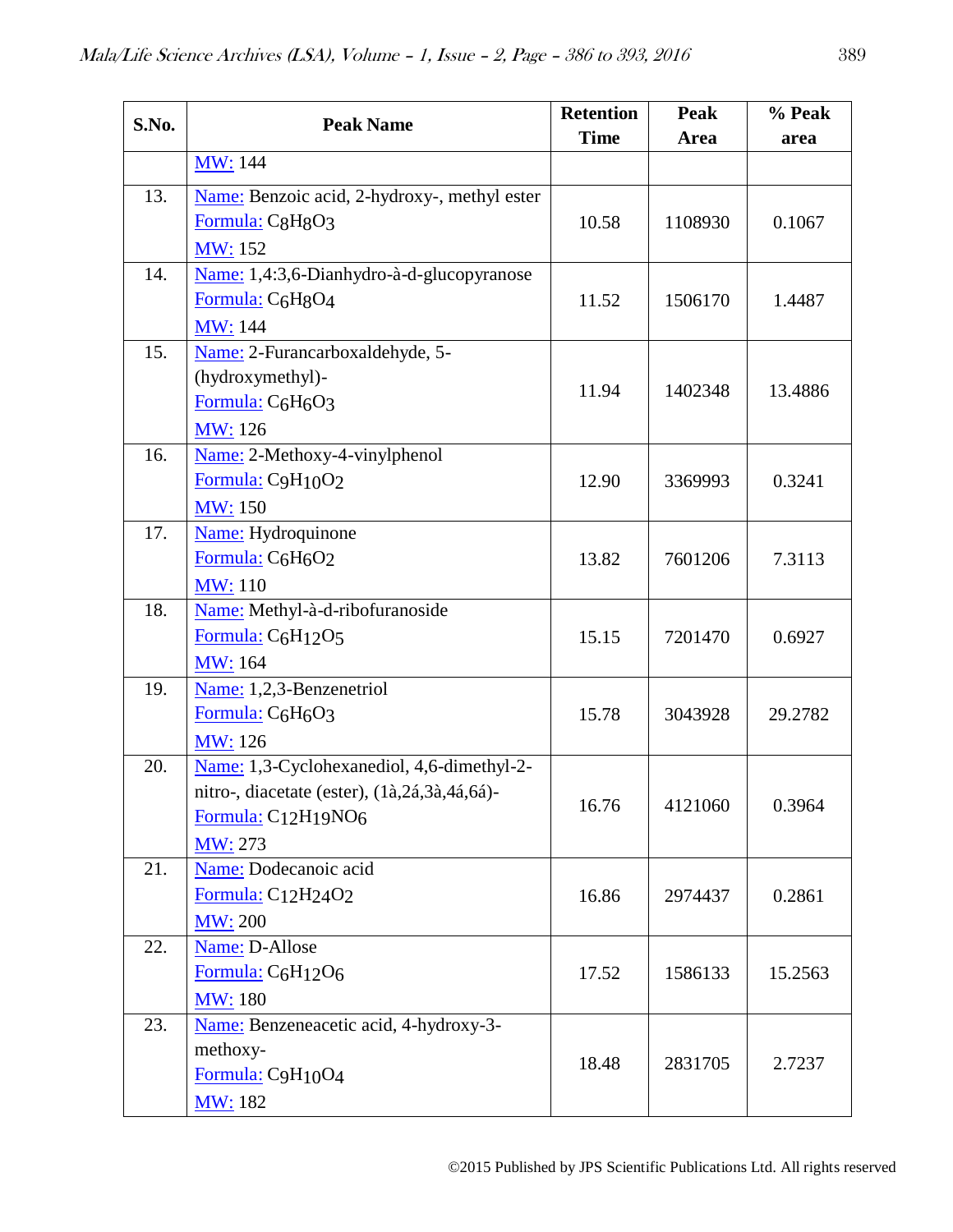| S.No. | <b>Peak Name</b>                                                                                                  | <b>Retention</b> | Peak    | % Peak |
|-------|-------------------------------------------------------------------------------------------------------------------|------------------|---------|--------|
|       |                                                                                                                   | <b>Time</b>      | Area    | area   |
| 24.   | Name: 2-Cyclohexen-1-one, 4-(3-<br>hydroxybutyl)-3,5,5-trimethyl-<br>Formula: $C13H22O2$<br><b>MW</b> : 210       | 19.19            | 2044206 | 1.9662 |
| 25.   | Name: 3,7,11,15-Tetramethyl-2-hexadecen-1-<br>οl<br>Formula: C <sub>20</sub> H <sub>40</sub> O<br><b>MW</b> : 296 | 20.20            | 6831596 | 0.6571 |
| 26.   | Name: 3,5-Dimethoxy-4-hydroxyphenylacetic<br>acid<br>Formula: $C_{10}H_{12}O_5$<br><b>MW</b> : 212                | 21.82            | 7012779 | 0.6745 |
| 27.   | Name: n-Hexadecanoic acid<br>Formula: $C_{16}H_{32}O_2$<br><b>MW</b> : 256                                        | 22.42            | 5372974 | 5.1680 |
| 28.   | Name: cis-9-Hexadecenal<br>Formula: $C_{16}H_{30}O$<br><b>MW</b> : 238                                            | 25.89            | 1015834 | 0.9771 |



**Figure - 1: GC-MS Chromatogram of Methanolic leaf extract of** *Memecylon edule*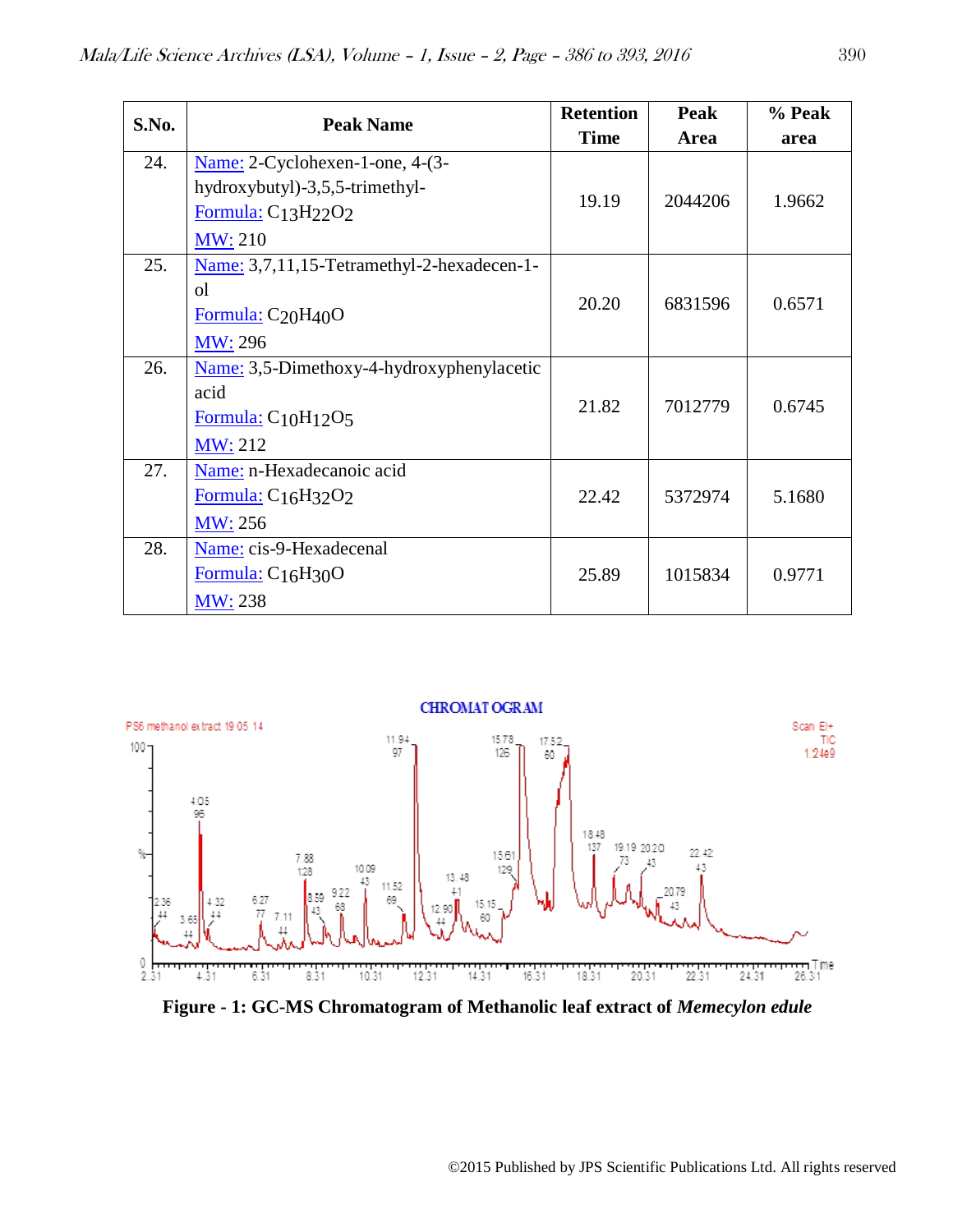These compounds are known to be biologically active. Tannins have been found to form irreversible complexes with proline - rich proteins (Hagerman and Butler, 1981) resulting in the inhibition of the cell protein synthesis. Tannins have important roles such as stable and potent antioxidants (Treas and Evens, 1983). Herbs that have tannins as their main component are astringent in nature and are used for treating intestinal disorders such as diarrhoea and dysentery (Subhuti Dharmananda, 2005). Presence of Hexadecanoic acid, showing Antioxidant, Antiandrogenic, Hypocholesterolemic activities and used as nematicide, pesticide, lubricant, also it is an hemolytic 5-Alpha reductase inhibitor. Flavonoids have been referred to as nature's biological response modifiers because of strong experimental evidence of their inherent ability to modify the body's reaction to allergen, virus and carcinogens. They show anti-allergic, antiinflammatory, anti-microbial and anti-cancer activity (Cushnie and Lamb, 2005; De Sousa *et al*., 2007).

Tannins are known to possess general antimicrobial and antioxidant activities (Rievere *et al*., 2009). Recent reports show that tannins may have potential value as cytotoxic and antineoplastic agents (Aguinaldo *et al*., 2005). Other compounds like saponins also have antifungal properties (Mohanta *et al*., 2005). Saponins are a mild detergent used in intracellular histochemistry staining to allow antibody access to intracellular proteins. In medicine, it is used in hyper cholestrolaemia, hyperglycemia, antioxidant, anticancer, anti-inflammatory and weight loss, etc. It is also known to have antifungal properties (De Lucca *et al*., 2005). Saponins have been implicated as bioactive antibacterial agents of plants (Mandal *et al*., 2005; Manjunatha *et al*., 2006). Plant steroids are known to be important for their cardiotonic activities, possess insecticidal and anti- microbial properties.

Plant derived natural products such as flavonoids, terpenoids and steroids etc have received considerable attention in recent years due to their diverse pharmacological properties including antioxidant and antitumor activity. Phenolic phytochemicals have antioxidative, antidiabetic anticarcinogenic, antimicrobial, antiallergic, antimutagenic and anti-inflammtory (Arts *et al*., 2005; Scalbert *et al*., 2005). The present report correlates along with the above bioactivities and phytocompounds by the earlier reports in the leaf extracts of *Memecylon umbellatum* (Murugesan *et al*., 2011; Bharathi *et al*., 2015).

# **4. Conclusion**

The presence of various bioactive compounds justifies the use of the whole plant for various ailments by traditional practitioners. However isolation of individual phytochemical constituents and subjecting it to biological activity will definitely give fruitful results. It could be concluded that *Memcylon edule* contains various bioactive compounds. So it is recommended as a plant of phytopharmaceutical importance. However, further studies will need to be undertaken to ascertain fully its bioactivity, toxicity profile, effect on the ecosystem and agricultural products.

# **Acknowledgements**

The authors are thankful to the Professor and Head, Department of Botany and the authorities of Annamalai University for providing all necessary facilities throught the course of this investigation.

# **5. References**

1) Aguinaldo, A.M, El-Espeso, and Guovara,, B.Q, and Nanoto, M. 2005. Phytochemistry. In: Guevara, BQ. (ed.) A guide book to plant screening phytochemical and biological. Manila: University of Santo Tomas.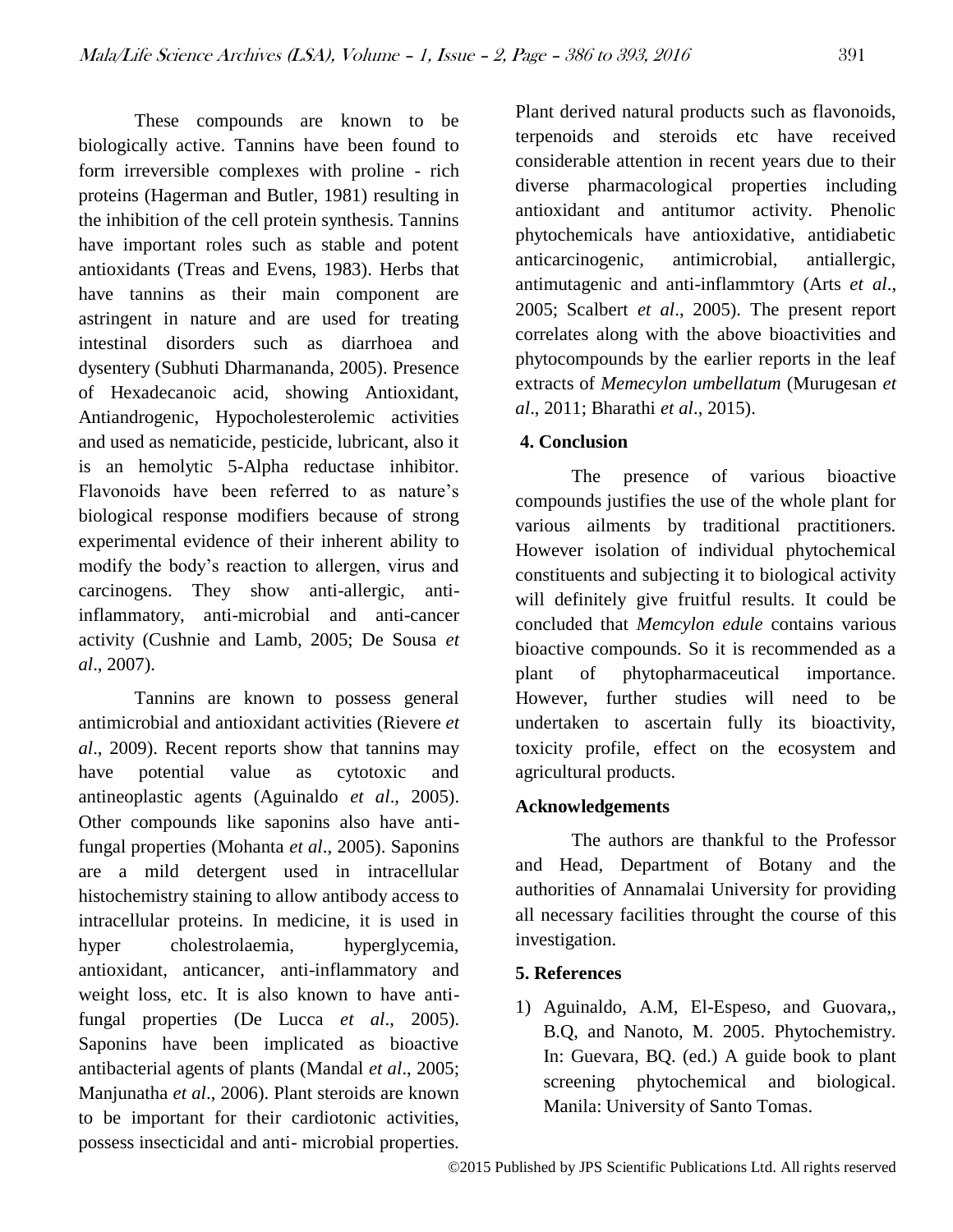- 2) Arts, I.C and Hollman, P.C. 2005. Polyhenols are disease risk in epidemiological studies. *Amer. J. Clin. Nut.,* 81: 317 - 325.
- 3) Catherine A., Rice, E., Nicholas, J. M and George, P. 1997. *Trends Plant Sci.,* (4): 152 - 158.
- 4) Cushnie, T. P. T and Lamb, A.J. 2005. Antimicrobial activity of flavonoids. *Int. J. Antimicrob. Agents,* 26 (5): 343 - 356.
- 5) De Sousa, R., R, Queiroz, K. C, Souza, A. C, Gurgueira, S. A, Augusto, A. C, Miranda, M. A, 2007. Phosphoprotein levels, MAPK activities and NF kappa B expression are affected by fisetin. *J. Enzyme Inhib. Med. Chem*., 22 (4): 439 - 444.
- 6) De-Lucca, A, Cleveland, T., Rajasekara, K., Boue, S and Brown, R. 2005. Fungal properties of CAY-1, a plant saponin, for emerging fungal pathogens.  $45<sup>th</sup>$  inter science conference in antimicrobial agents and chemotherapy abstract.180.
- 7) Elavazhagan, T and Arunachalam, K. D. 2010. Phytochemical and antibacterial studies of seed extract of *Memecylon edule. Int. J. Eng. Sci. Tech.,* 5 (4): 498 - 503.
- 8) Hagerman AE and Butler LG (1981). The specificity of proanthocyanidin - protein interactions. *J. Biol. Chem*., 256: 4494 – 4497.
- 9) Harathi, T. R, Madhusudhan, M. C, Pradeep Kumar, P. M, Chandra Nayaka, S and Prakash, H. S. 2015. Antimicrobial Potential of *Memecylon* L. species from Western Ghats against clinical isolates of pathogenic bacteria. *Research Journal of Pharmaceutical, Biological and Chemical Sciences,* 6 (4): 1280 - 1287.
- 10) Henry, A.N, Chithra, V and Balakrishnan, N. P. 1989. Flora of Tamil Nadu. Series 1. Vol. 3. Botanical Survey of India, Coimbatore, India.
- 11) Karuppawamy, S. 2007. Medicinal plants used by Paliyan tribes of Sirumalai hills of Southern India. *Indian Nat. Prod. Rad.,* 6: 436 - 442.
- 12) Mabberley, D. J. 2005. The Plant Book,  $2<sup>nd</sup>$ Edn, Cambridge University Press, UK, 449.
- 13) Mandal, P, Sinha Babu, S. P and Mandal, N. C. 2005. Antimicrobial activity of Saponins from *Acacia auriculiformis*. *Fitoterapia*, 76  $(5): 462 - 565.$
- 14) Manickam, V. S., Murugan, C., Jothi, G. J and Sunderesan, V. 2007. *Memecylon courtallense* - A new species (Melastomataceae) from Courtallam Hills of Tamil Nadu, India. *Indian J. For*., 30 (1): 77 - 80.
- 15) Manjamalai, A., Sardar Sathyajith Singh, R, Guruvayoorappan, C and Berlin Grace, V. M. 2010. *Global J. Biotechnol. Biochem*., 5 (2): 120 - 128.
- 16) Manjunatha, B. K. 2006. Antibacterial activity of *Pterocarpus santalinus*. *Ind. J. Pharm. Sci.,* 68 (1): 115 - 116.
- 17) Mohanta, T. K, Patra, J. K, Rath, S. K, Pal, D. K and Thatoi, H. N. 2007. Evaluation of antimicrobial activity and phytochemical screening of oils and nuts of *Semicarpus anacardium* L.f*. Sci. Res Essay,* 2 (11): 486- 490.
- 18) Murugan, C and Gopalan, R. 2006. Four new additions to Indian *Memecylon* L. (Melastomataceae) from South India. *Indian J. For.,* 29 (1): 105 - 108.
- 19) Murugesan, S., Vijayakumar, R and Panneerselvam, A. 2011. Evaluation of Phytochemical Constituents from the Leaves of *Memecylon umbellatum* Burm.f. *Research Journal of Pharmaceutical, Biological and Chemical Sciences*, 2 (4): 1145 - 1152.
- 20) Nair, N. C., Henry, A. N. 1983. Flora of Tamil Nadu. Ser. 1. Vol. 1. Botanical Survey of India, Coimbatore, India.
- 21) Nualkew, S., Rattanmanee, K. Thongpraditchote, A, Wongkrajang, Y and Nahrstedt, A. 2009. Anti-inflammatory, analgesic and wound healing activities of the